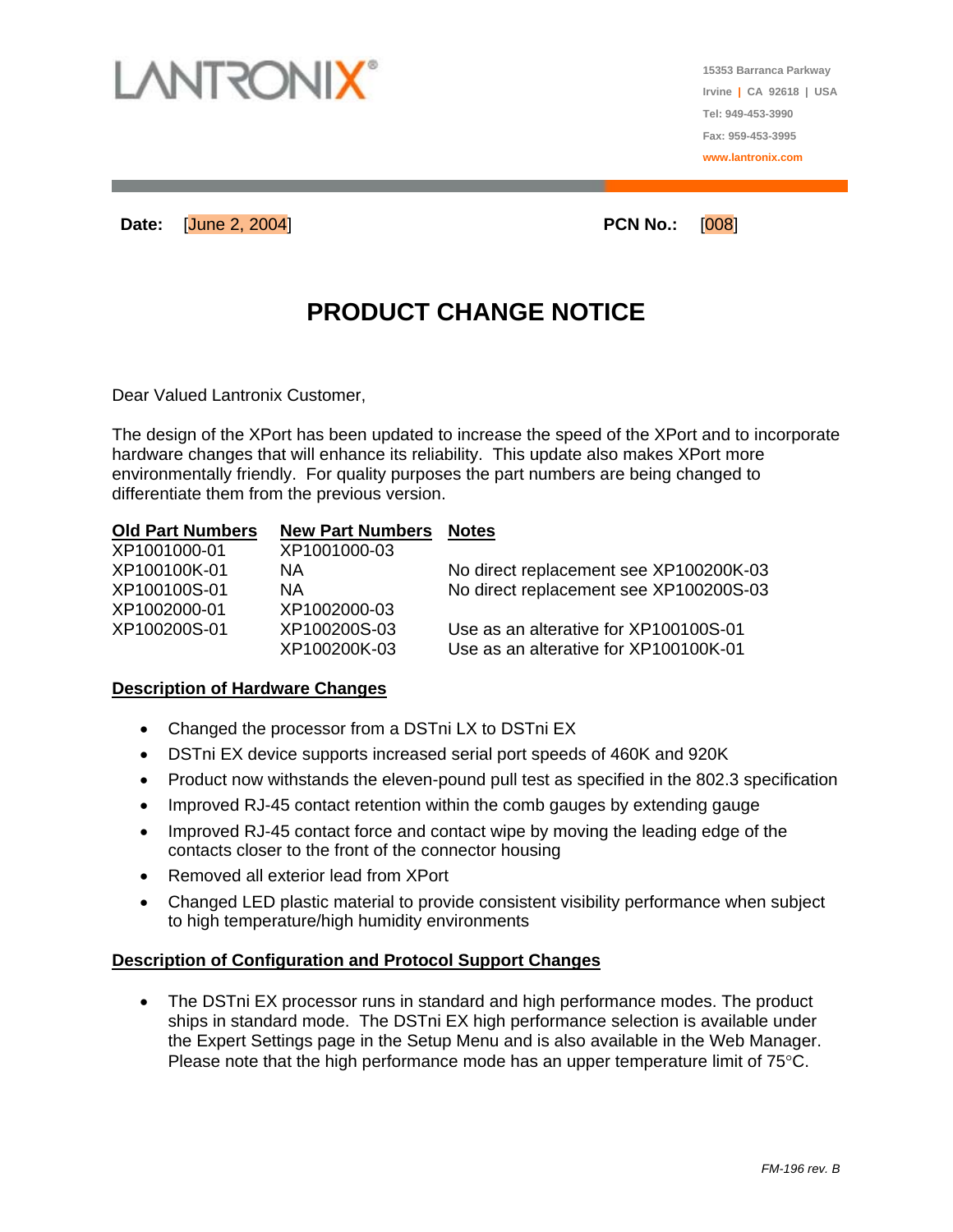

**15353 Barranca Parkway Irvine | CA 92618 | USA Tel: 949-453-3990 Fax: 959-453-3995 www.lantronix.com**

- The DSTni EX processor supports two new higher baud rates of 460K and 920K. These selections are available through the Setup Menu, under the Channel 1 Configuration settings, which accepts the new baud rate values of 460800 bps and 921600 bps. These selections are also available via the Web Manager, in the pull-down speed settings of the Port Properties. Both of these baud rates require setting the high performance option.
- Support for UDP Datagram FD.

#### **Firmware Improvements**

- 1. Modified the maximum segment size in the TCP stack to 1400, allowing for the additional headers associated with PPPoE/ADSL networks. Escalation C-031023-41206.
- 2. Debug SMTP messages from the serial port have been removed from the release build. Escalation C031125-42649.
- 3. The inactivity timer is no longer reset when a TCP keepalive is received. The inactivity timer continues to run after receiving a TCP keepalive, and the timer now allows values higher than the TCP keepalive timer. Escalation C031030-41543.
- 4. The Setup Menu processing has been improved so the Telnet password is not changed when the security settings are accessed. Escalation C031030-41566.
- 5. The product now treats the Configuration Record C0, C0 command as a complete record write command which erases the IP address. When writing to Configuration Record C0, the FA command must be used to retain the IP address.
- 6. The firmware supports up to 16 TCP connections, the previous limit was eight.
- 7. The update of the local copy of setup record 0 data is immediate, thus enabling the monitor mode GC command to display the correct information.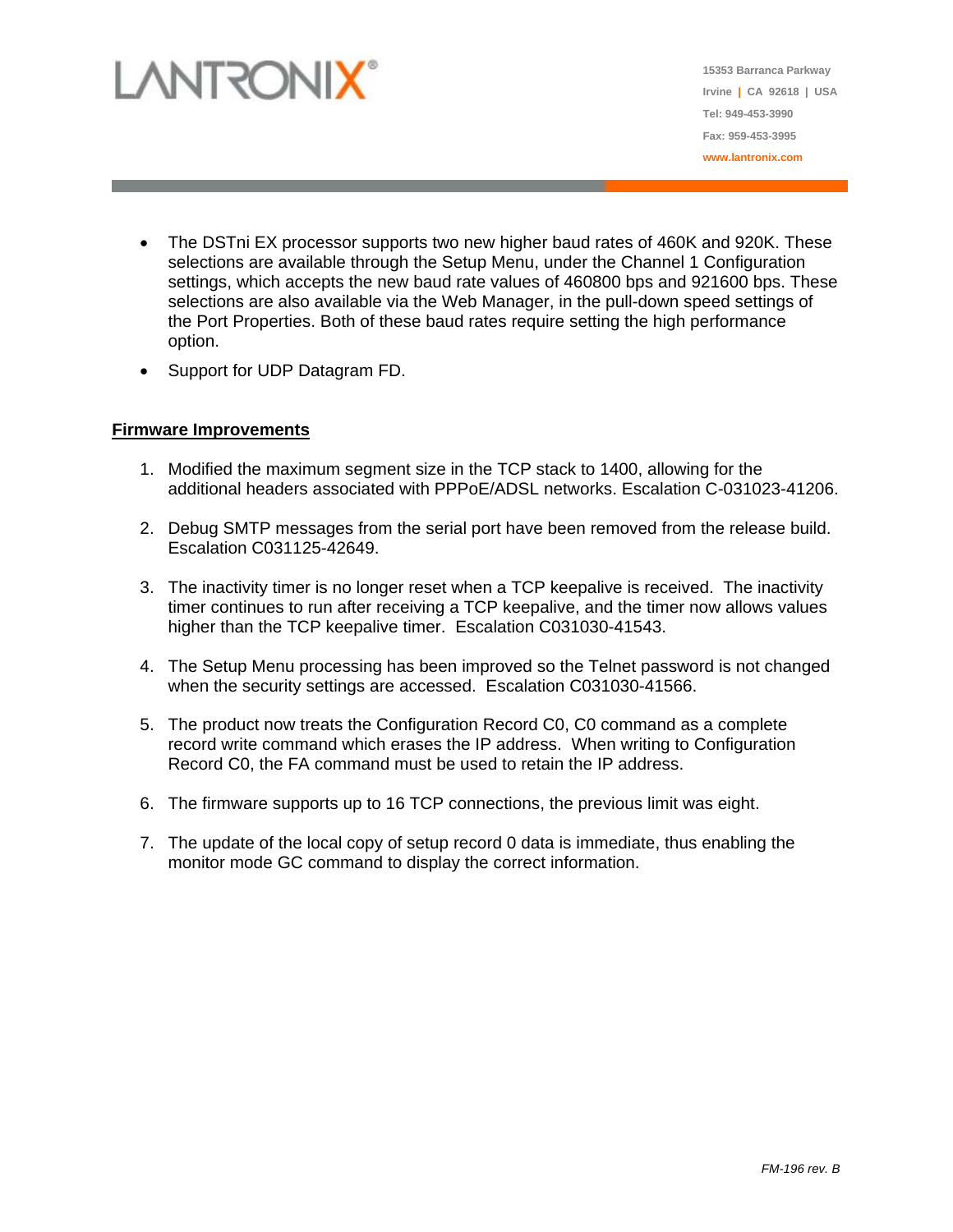# LANTRONIX®

**15353 Barranca Parkway Irvine | CA 92618 | USA Tel: 949-453-3990 Fax: 959-453-3995 www.lantronix.com**

#### **Change in LED Display Functionality**

| <b>XPort LED Functionality Comparison</b> |                             |                                   |  |
|-------------------------------------------|-----------------------------|-----------------------------------|--|
|                                           |                             |                                   |  |
| <b>LED</b>                                | <b>New</b>                  | Original                          |  |
| <b>Status</b>                             | XPort-03                    | XPort-01                          |  |
| <b>Left LED</b>                           |                             |                                   |  |
| Off                                       | No Link                     | No 10BaseT Link                   |  |
| Momentary Off<br>Amber                    |                             | Half Duplex 10BaseT Activity      |  |
| Momentary Off Green                       |                             | Full Duplex 10BaseT Activity      |  |
| Solid Amber                               | 10BaseT                     | Half Duplex 10BaseT Link          |  |
| Solid Green                               | 100BaseTx                   | Full Duplex 10BaseT Link          |  |
|                                           |                             |                                   |  |
| <b>Right LED</b>                          |                             |                                   |  |
| Off                                       | No Activity                 | No 100BaseTx Link                 |  |
| Momentary On<br>Amber                     | <b>Half Duplex Activity</b> |                                   |  |
| Momentary On Green                        | <b>Full Duplex Activity</b> |                                   |  |
| Momentary Off<br>Amber                    |                             | Half Duplex 100BaseTx<br>Activity |  |
| Momentary Off Green                       |                             | Full Duplex 100BaseTx<br>Activity |  |
| Solid Amber                               |                             | Half Duplex 100BaseTx Link        |  |
| Solid Green                               |                             | Full Duplex 100BaseTx Link        |  |